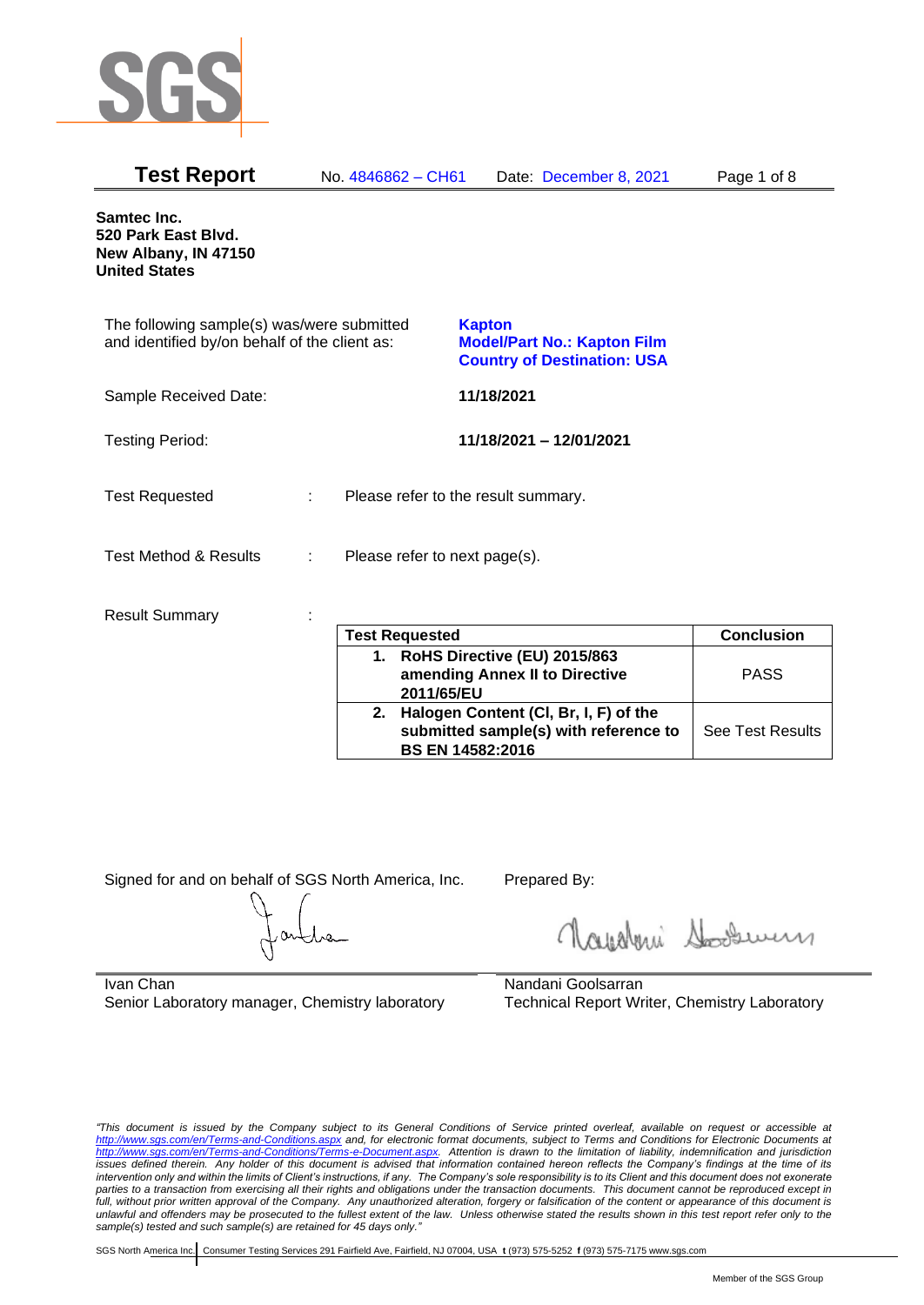

| <b>Test Report</b> | No. 4846862 - CH61 | Date: December 8, 2021 | Page 2 of 8 |
|--------------------|--------------------|------------------------|-------------|
|--------------------|--------------------|------------------------|-------------|

# **1. RoHS Directive (EU) 2015/863 amending Annex II to Directive 2011/65/EU**

### **Testing was done at an SGS Affiliate Laboratory:**

| Specimen<br>No. | <b>SGS Sample ID</b> | Description                                           |
|-----------------|----------------------|-------------------------------------------------------|
|                 |                      | HKT21-058375.003 Translucent brown plastic w/adhesive |

### Remarks :

 $(1)$  1 mg/kg = 1 ppm = 0.0001%

(2) MDL = Method Detection Limit

 $(3)$  ND = Not Detected  $($  < MDL)

(4) "-" = Not Regulated

# Test Method : With reference to IEC 62321-4:2013+A1:2017, IEC62321-5:2013, IEC62321-7-2:2017, IEC62321-6:2015 and IEC62321-8:2017, analyzed by ICP-OES, UV-Vis and GC-MS. (Decision Rule: please refer to appendix 1: Category 1)

| Test Item(s)                 | Limit | Unit  | <b>MDL</b>     | 003       |
|------------------------------|-------|-------|----------------|-----------|
| Cadmium (Cd)                 | 100   | mg/kg | $\mathbf{2}$   | <b>ND</b> |
| Lead (Pb)                    | 1,000 | mg/kg | $\overline{2}$ | <b>ND</b> |
| Mercury (Hg)                 | 1,000 | mg/kg | $\overline{2}$ | <b>ND</b> |
| Hexavalent Chromium (Cr(VI)) | 1,000 | mg/kg | 8              | <b>ND</b> |
| Sum of PBBs                  | 1,000 | mg/kg |                | <b>ND</b> |
| Monobromobiphenyl            |       | mg/kg | 5              | <b>ND</b> |
| Dibromobiphenyl              |       | mg/kg | 5              | <b>ND</b> |
| Tribromobiphenyl             |       | mg/kg | 5              | <b>ND</b> |
| Tetrabromobiphenyl           |       | mg/kg | 5              | <b>ND</b> |
| Pentabromobiphenyl           |       | mg/kg | 5              | <b>ND</b> |
| Hexabromobiphenyl            |       | mg/kg | 5              | <b>ND</b> |
| Heptabromobiphenyl           |       | mg/kg | 5              | <b>ND</b> |
| Octabromobiphenyl            |       | mg/kg | 5              | <b>ND</b> |
| Nonabromobiphenyl            |       | mg/kg | 5              | <b>ND</b> |
| Decabromobiphenyl            |       | mg/kg | 5              | <b>ND</b> |
| Sum of PBDEs                 | 1,000 | mg/kg |                | <b>ND</b> |
| Monobromodiphenyl ether      |       | mg/kg | 5              | <b>ND</b> |
| Dibromodiphenyl ether        |       | mg/kg | 5              | <b>ND</b> |
| Tribromodiphenyl ether       |       | mg/kg | 5              | <b>ND</b> |
| Tetrabromodiphenyl ether     |       | mg/kg | 5              | <b>ND</b> |
| Pentabromodiphenyl ether     |       | mg/kg | 5              | <b>ND</b> |

*"This document is issued by the Company subject to its General Conditions of Service printed overleaf, available on request or accessible at <http://www.sgs.com/en/Terms-and-Conditions.aspx> and, for electronic format documents, subject to Terms and Conditions for Electronic Documents at [http://www.sgs.com/en/Terms-and-Conditions/Terms-e-Document.aspx.](http://www.sgs.com/en/Terms-and-Conditions/Terms-e-Document.aspx) Attention is drawn to the limitation of liability, indemnification and jurisdiction issues defined therein. Any holder of this document is advised that information contained hereon reflects the Company's findings at the time of its intervention only and within the limits of Client's instructions, if any. The Company's sole responsibility is to its Client and this document does not exonerate*  parties to a transaction from exercising all their rights and obligations under the transaction documents. This document cannot be reproduced except in full, without prior written approval of the Company. Any unauthorized alteration, forgery or falsification of the content or appearance of this document is *unlawful and offenders may be prosecuted to the fullest extent of the law. Unless otherwise stated the results shown in this test report refer only to the sample(s) tested and such sample(s) are retained for 45 days only."*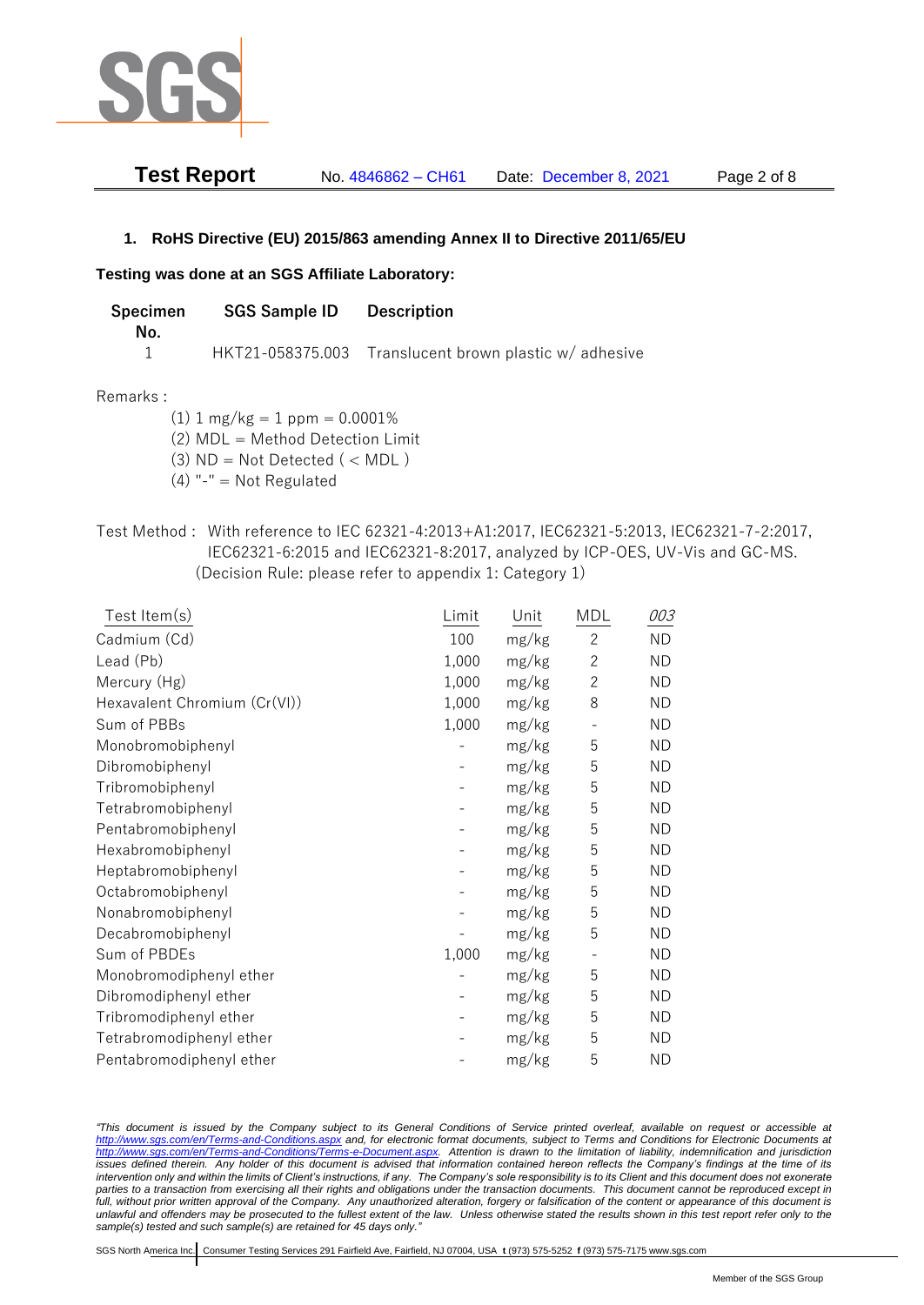

| <b>Test Report</b>                  | No. 4846862 - CH61 |       | Date: December 8, 2021 |           | Page 3 of 8 |
|-------------------------------------|--------------------|-------|------------------------|-----------|-------------|
|                                     |                    |       |                        |           |             |
| Test Item $(s)$                     | Limit              | Unit  | <b>MDL</b>             | 003       |             |
| Hexabromodiphenyl ether             |                    | mg/kg | 5                      | <b>ND</b> |             |
| Heptabromodiphenyl ether            |                    | mg/kg | 5                      | <b>ND</b> |             |
| Octabromodiphenyl ether             |                    | mg/kg | 5                      | ND        |             |
| Nonabromodiphenyl ether             |                    | mg/kg | 5                      | ND        |             |
| Decabromodiphenyl ether             | -                  | mg/kg | 5                      | ND        |             |
| Dibutyl Phthalate (DBP)             | 1,000              | mg/kg | 50                     | ND        |             |
| Benzylbutyl Phthalate (BBP)         | 1,000              | mg/kg | 50                     | ND        |             |
| Bis-(2-ethylhexyl) Phthalate (DEHP) | 1,000              | mg/kg | 50                     | ND        |             |
| Diisobutyl Phthalate (DIBP)         | 1,000              | mg/kg | 50                     | ΝD        |             |

# Notes :

(1) The maximum permissible limit is quoted from RoHS Directive (EU) 2015/863. IEC 62321 series is equivalent to EN 62321 series http://www.cenelec.eu/dyn/www/f?p=104:30:1742232870351101::::FSP\_ORG\_ID,FSP\_LANG\_

 $ID:$ 

1258637,25

# **2. Halogen**

# **Testing was done at an SGS Affiliate Laboratory:**

Test Method : With reference to EN 14582:2016, analysis was performed by IC.

| Test Item $(s)$ | Limit                    | Jnit  | MDL | 003 |
|-----------------|--------------------------|-------|-----|-----|
| Fluorine (F)    | $\overline{\phantom{a}}$ | mg/kg | 50  | ΝD  |
| Chlorine (CI)   | $\overline{\phantom{a}}$ | mg/kg | 50  | ND. |
| Bromine (Br)    | $\overline{\phantom{a}}$ | mg/kg | 50  | 880 |
| lodine (I)      | $\overline{\phantom{a}}$ | mg/kg | 50  | ND  |
|                 |                          |       |     |     |

Notes :

(1) The measurement report of the expanded uncertainty with confident level 95% by coverage factor k=2, is 20% for each analyte of Fluorine, Chlorine, Bromine and Iodine.

*<sup>&</sup>quot;This document is issued by the Company subject to its General Conditions of Service printed overleaf, available on request or accessible at <http://www.sgs.com/en/Terms-and-Conditions.aspx> and, for electronic format documents, subject to Terms and Conditions for Electronic Documents at [http://www.sgs.com/en/Terms-and-Conditions/Terms-e-Document.aspx.](http://www.sgs.com/en/Terms-and-Conditions/Terms-e-Document.aspx) Attention is drawn to the limitation of liability, indemnification and jurisdiction issues defined therein. Any holder of this document is advised that information contained hereon reflects the Company's findings at the time of its intervention only and within the limits of Client's instructions, if any. The Company's sole responsibility is to its Client and this document does not exonerate parties to a transaction from exercising all their rights and obligations under the transaction documents. This document cannot be reproduced except in*  full, without prior written approval of the Company. Any unauthorized alteration, forgery or falsification of the content or appearance of this document is *unlawful and offenders may be prosecuted to the fullest extent of the law. Unless otherwise stated the results shown in this test report refer only to the sample(s) tested and such sample(s) are retained for 45 days only."*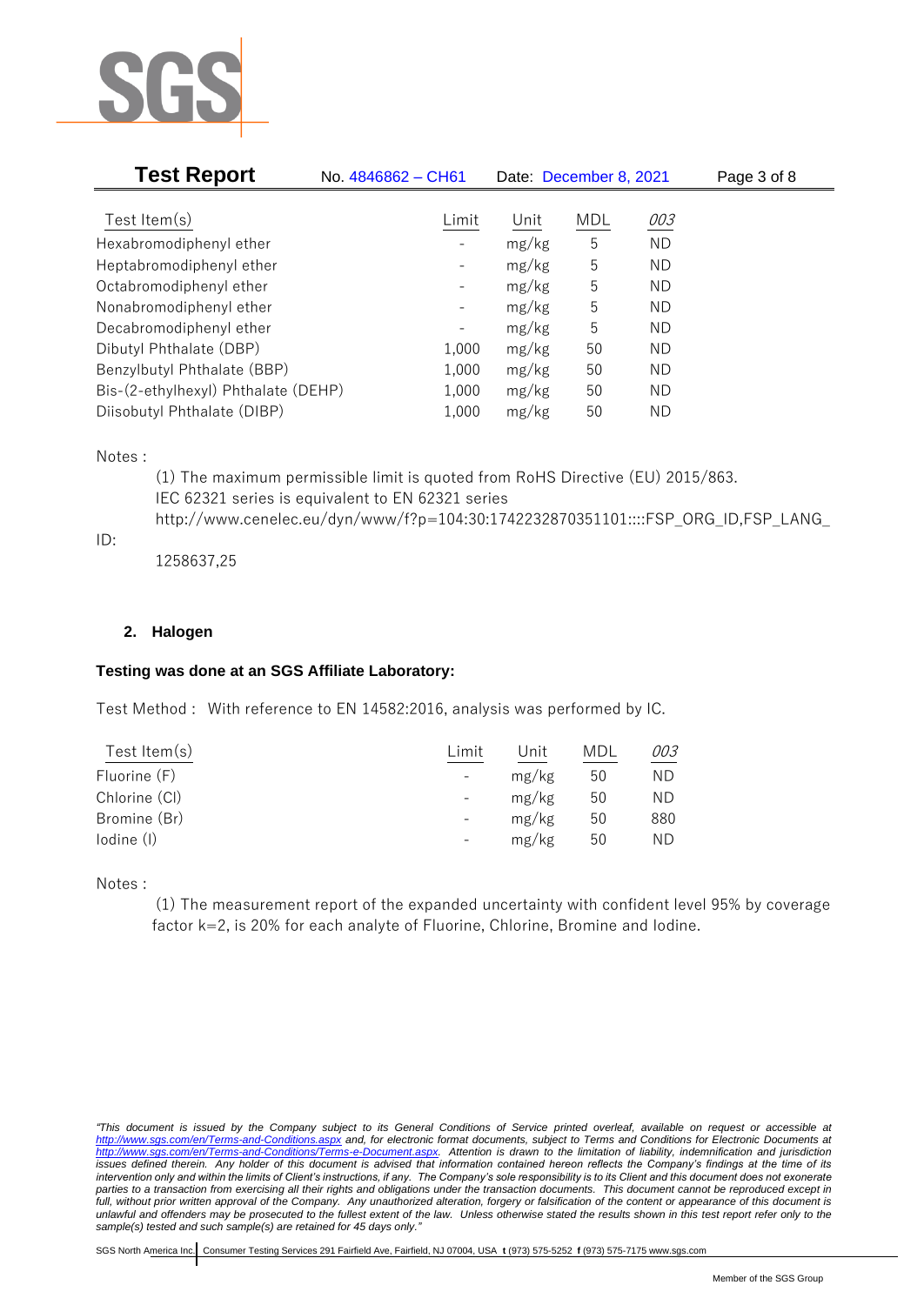

**Test Report** No. 4846862 – CH61 Date: December 8, 2021 Page 4 of 8

#### **Appendix 1**

| Category                | Decision Rule Statement                                                                                                                                                                                                                                                                                                                                                                                                                                                                                                                                                                                                                                                                                                                                                                                                                                                                                                                                                                                                                                                                                                                                                                                                                                                                                                                                                                                                                            |  |  |  |  |
|-------------------------|----------------------------------------------------------------------------------------------------------------------------------------------------------------------------------------------------------------------------------------------------------------------------------------------------------------------------------------------------------------------------------------------------------------------------------------------------------------------------------------------------------------------------------------------------------------------------------------------------------------------------------------------------------------------------------------------------------------------------------------------------------------------------------------------------------------------------------------------------------------------------------------------------------------------------------------------------------------------------------------------------------------------------------------------------------------------------------------------------------------------------------------------------------------------------------------------------------------------------------------------------------------------------------------------------------------------------------------------------------------------------------------------------------------------------------------------------|--|--|--|--|
| $\overline{1}$          | The decision rule for conformity reporting is based on the non-binary statement with quard band (is<br>equal to the expanded measurement uncertainty with a 95% coverage probability, w = U95) in<br>ILAC-G8:09/2019 Clause 4.2.3.<br>"Pass - the measured value is within (or below / above) the acceptance limit, where the<br>A.<br>acceptance limit is below / above to the quard band." or "Pass - The measured values were<br>observed in tolerance at the points tested. The specific false accept risk is up to 2.5%.".<br><b>B</b> .<br>"Conditional Pass - The measured values were observed in tolerance at the points tested.<br>However, a portion of the expanded measurement uncertainty intervals about one or more<br>measured values exceeded / out of tolerance. When the measured result is close to the<br>tolerance, the specific false accept risk is up to 50%.".<br>C.<br>"Conditional Fail - One or more measured values were observed out of tolerance at the<br>points tested. However, a portion of the expanded measurement uncertainty intervals about<br>one or more measured values were in tolerance. When the measured result is close to the<br>tolerance, the specific false reject risk is up to 50%.".<br>"Fail - the measured value is out of (or below / above) the tolerance limit added / subtracted<br>D.<br>to the quard band." or "Fail - One or more measured values were observed out of tolerance |  |  |  |  |
| $\overline{2}$          | at the points tested". The specific false reject risk is up to 2.5%.<br>The decision rule for conformity reporting is based on BS EN 1811:2011+A1:2015: Reference test                                                                                                                                                                                                                                                                                                                                                                                                                                                                                                                                                                                                                                                                                                                                                                                                                                                                                                                                                                                                                                                                                                                                                                                                                                                                             |  |  |  |  |
|                         | method for release of nickel from all post assemblies which are inserted into pierced parts of the<br>human body and articles intended to come into direct and prolonged contact with the skin in<br>Section 9.2 interpretation of results.                                                                                                                                                                                                                                                                                                                                                                                                                                                                                                                                                                                                                                                                                                                                                                                                                                                                                                                                                                                                                                                                                                                                                                                                        |  |  |  |  |
| $\overline{3}$          | The decision rule for conformity reporting is based on the general consideration of simple<br>acceptance as stated in ISO/IEC Guide 98-3: "Uncertainty of measurement - Part 3: Guide to the<br>expression of uncertainty in measurement (GUM 1995)", and more specifically for analytical<br>measurements to the EURACHEM/CITAC Guide 2012 "Quantifying Uncertainty in Analytical<br>Measurement *                                                                                                                                                                                                                                                                                                                                                                                                                                                                                                                                                                                                                                                                                                                                                                                                                                                                                                                                                                                                                                                |  |  |  |  |
| 4                       | The decision rule for conformity reporting is according to the IEC 62321-7-1 Edition 1.0 2015-09<br>Section 7: Table 1-(comparison to standard and interpretation of result)                                                                                                                                                                                                                                                                                                                                                                                                                                                                                                                                                                                                                                                                                                                                                                                                                                                                                                                                                                                                                                                                                                                                                                                                                                                                       |  |  |  |  |
| 5                       | The decision rule for conformity reporting is according to the IEC 62321-3-1 Edition 1.0 2013-06<br>Annex A.3 interpretation of result.                                                                                                                                                                                                                                                                                                                                                                                                                                                                                                                                                                                                                                                                                                                                                                                                                                                                                                                                                                                                                                                                                                                                                                                                                                                                                                            |  |  |  |  |
| $\overline{6}$          | The decision rule for conformity reporting is according to the GB/T 26125-2011 Annex A to H                                                                                                                                                                                                                                                                                                                                                                                                                                                                                                                                                                                                                                                                                                                                                                                                                                                                                                                                                                                                                                                                                                                                                                                                                                                                                                                                                        |  |  |  |  |
| 7                       | The decision rule for conformity reporting is according to the requested specification or standard<br>(ASTM F963-17 section 4.3.5)                                                                                                                                                                                                                                                                                                                                                                                                                                                                                                                                                                                                                                                                                                                                                                                                                                                                                                                                                                                                                                                                                                                                                                                                                                                                                                                 |  |  |  |  |
| $\overline{\mathbf{g}}$ | The decision rule for conformity reporting is according to the requested specification or standard<br>(AS/NZS ISO 8124 Part 3 section 4.2)                                                                                                                                                                                                                                                                                                                                                                                                                                                                                                                                                                                                                                                                                                                                                                                                                                                                                                                                                                                                                                                                                                                                                                                                                                                                                                         |  |  |  |  |
| Remark                  | If the decision rule is not feasible to be used and the uncertainty of the result is able to be provided.<br>the uncertainty range of the result will be shown in the report. Otherwise, only result will be shown<br>in the report.                                                                                                                                                                                                                                                                                                                                                                                                                                                                                                                                                                                                                                                                                                                                                                                                                                                                                                                                                                                                                                                                                                                                                                                                               |  |  |  |  |

*"This document is issued by the Company subject to its General Conditions of Service printed overleaf, available on request or accessible at <http://www.sgs.com/en/Terms-and-Conditions.aspx> and, for electronic format documents, subject to Terms and Conditions for Electronic Documents at [http://www.sgs.com/en/Terms-and-Conditions/Terms-e-Document.aspx.](http://www.sgs.com/en/Terms-and-Conditions/Terms-e-Document.aspx) Attention is drawn to the limitation of liability, indemnification and jurisdiction issues defined therein. Any holder of this document is advised that information contained hereon reflects the Company's findings at the time of its intervention only and within the limits of Client's instructions, if any. The Company's sole responsibility is to its Client and this document does not exonerate parties to a transaction from exercising all their rights and obligations under the transaction documents. This document cannot be reproduced except in*  full, without prior written approval of the Company. Any unauthorized alteration, forgery or falsification of the content or appearance of this document is *unlawful and offenders may be prosecuted to the fullest extent of the law. Unless otherwise stated the results shown in this test report refer only to the sample(s) tested and such sample(s) are retained for 45 days only."*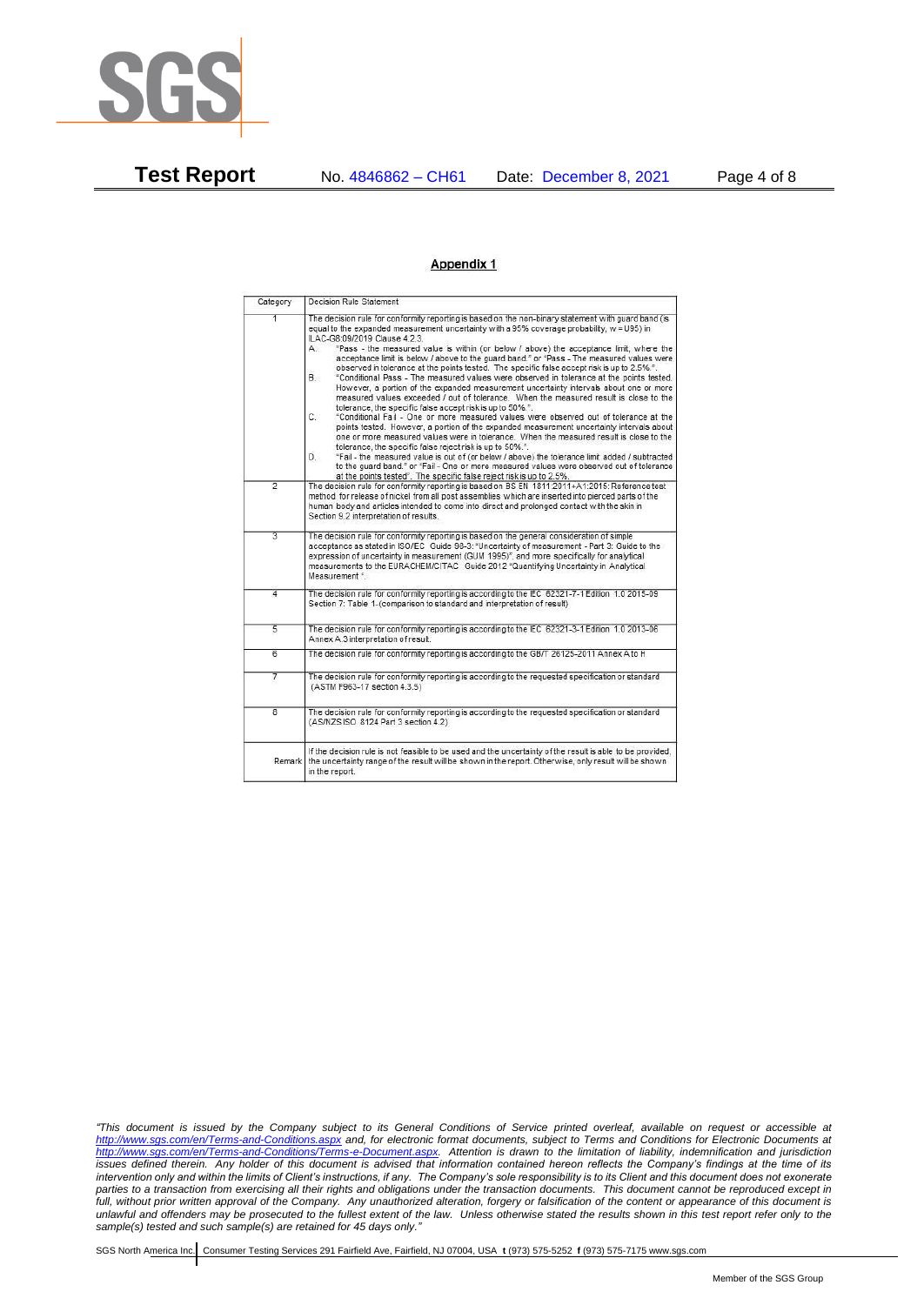



Note : 1) Boiling water test method was also performed for the analysis of Cr (VI) in metal sample. The polymeric samples were dissolved totally by pre-conditioning method according to  $2)$ above flow chat for Cd, Pb and Hg contents analysis.

Operator:

Section Chief:

Chiu Kan Yuen/ Tang Koon Pang (Acid digestion) Chiu Kan Yuen (Dry Ashing) Nick Liu (Hexavalent Chromium) Kent Wan (PBBs and PBDEs) Chan Chun Kit, Dickson

*"This document is issued by the Company subject to its General Conditions of Service printed overleaf, available on request or accessible at <http://www.sgs.com/en/Terms-and-Conditions.aspx> and, for electronic format documents, subject to Terms and Conditions for Electronic Documents at [http://www.sgs.com/en/Terms-and-Conditions/Terms-e-Document.aspx.](http://www.sgs.com/en/Terms-and-Conditions/Terms-e-Document.aspx) Attention is drawn to the limitation of liability, indemnification and jurisdiction issues defined therein. Any holder of this document is advised that information contained hereon reflects the Company's findings at the time of its intervention only and within the limits of Client's instructions, if any. The Company's sole responsibility is to its Client and this document does not exonerate parties to a transaction from exercising all their rights and obligations under the transaction documents. This document cannot be reproduced except in*  full, without prior written approval of the Company. Any unauthorized alteration, forgery or falsification of the content or appearance of this document is *unlawful and offenders may be prosecuted to the fullest extent of the law. Unless otherwise stated the results shown in this test report refer only to the sample(s) tested and such sample(s) are retained for 45 days only."*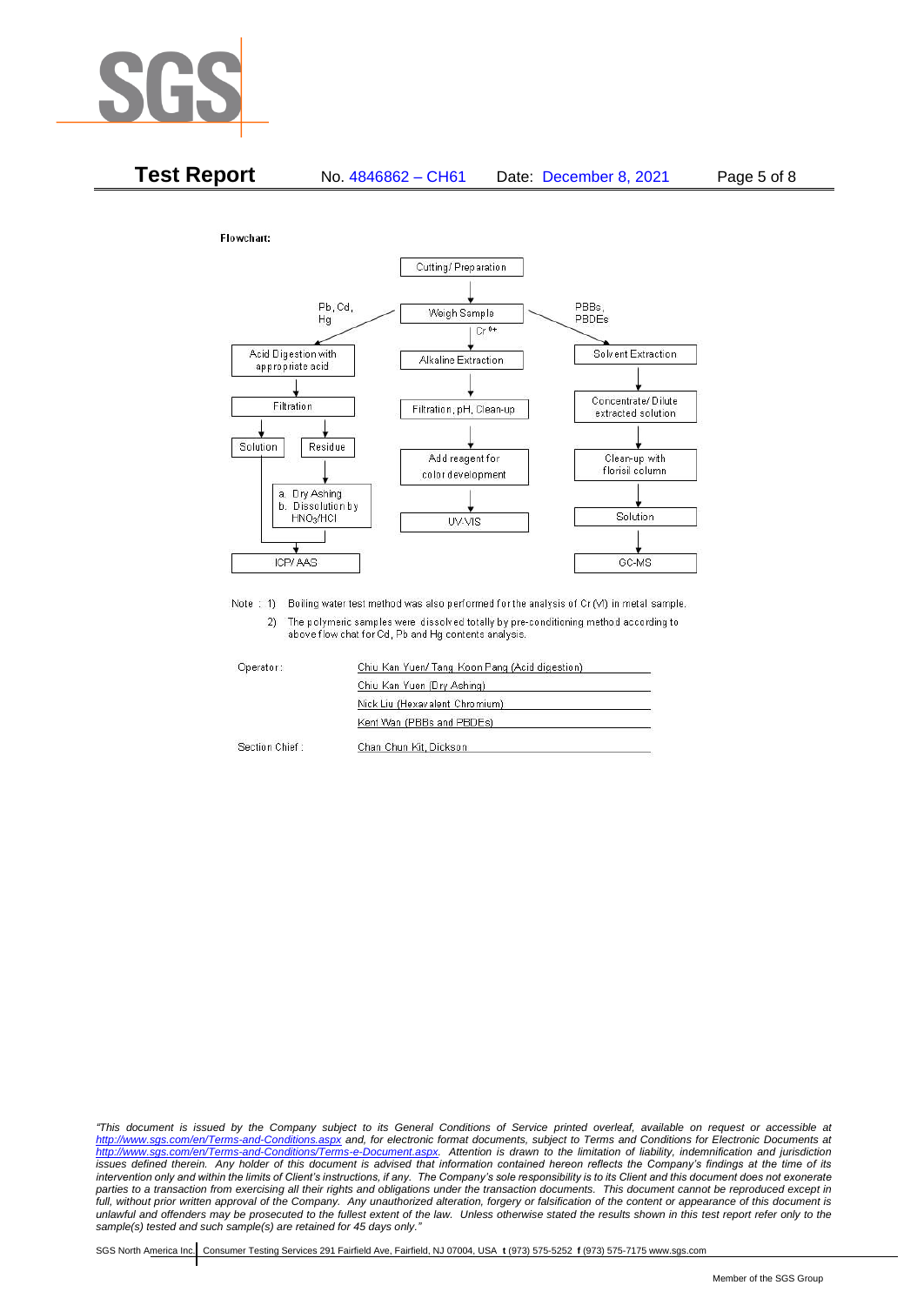

# **Test Report** No. 4846862 – CH61 Date: December 8, 2021 Page 6 of 8

### **Flowchart for Phthalates measurement**

Method: IEC 62321-8:2017



Tested by Checked by

*"This document is issued by the Company subject to its General Conditions of Service printed overleaf, available on request or accessible at <http://www.sgs.com/en/Terms-and-Conditions.aspx> and, for electronic format documents, subject to Terms and Conditions for Electronic Documents at [http://www.sgs.com/en/Terms-and-Conditions/Terms-e-Document.aspx.](http://www.sgs.com/en/Terms-and-Conditions/Terms-e-Document.aspx) Attention is drawn to the limitation of liability, indemnification and jurisdiction issues defined therein. Any holder of this document is advised that information contained hereon reflects the Company's findings at the time of its intervention only and within the limits of Client's instructions, if any. The Company's sole responsibility is to its Client and this document does not exonerate*  parties to a transaction from exercising all their rights and obligations under the transaction documents. This document cannot be reproduced except in full, without prior written approval of the Company. Any unauthorized alteration, forgery or falsification of the content or appearance of this document is *unlawful and offenders may be prosecuted to the fullest extent of the law. Unless otherwise stated the results shown in this test report refer only to the sample(s) tested and such sample(s) are retained for 45 days only."*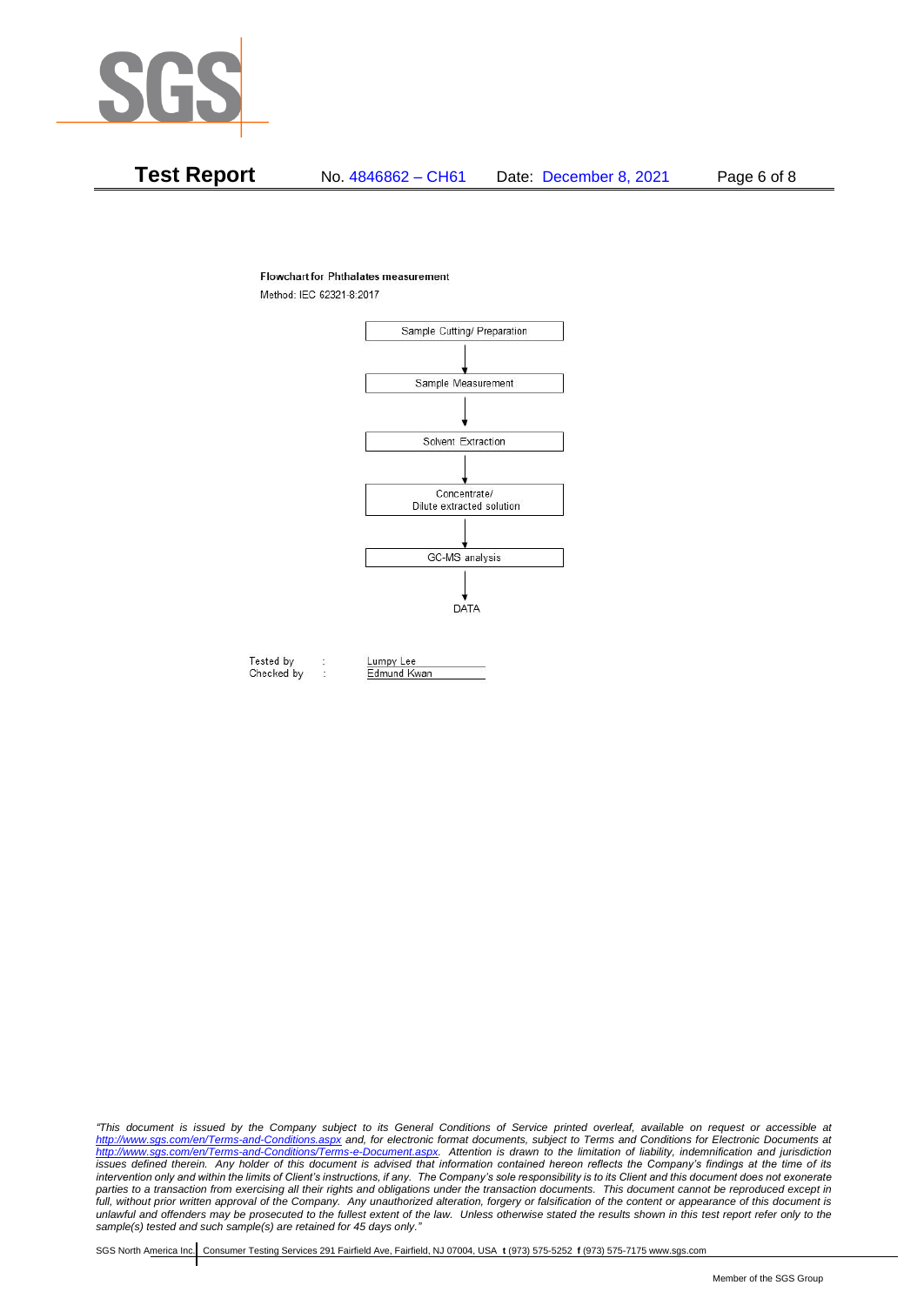

# **Test Report** No. 4846862 – CH61 Date: December 8, 2021 Page 7 of 8

#### **Flowchart for Halogen Free Test**

Method: BS EN14582:2016



Operator: Supervisor: Tang Ying Sam Chan Chun Kit (Dickson)

*"This document is issued by the Company subject to its General Conditions of Service printed overleaf, available on request or accessible at <http://www.sgs.com/en/Terms-and-Conditions.aspx> and, for electronic format documents, subject to Terms and Conditions for Electronic Documents at [http://www.sgs.com/en/Terms-and-Conditions/Terms-e-Document.aspx.](http://www.sgs.com/en/Terms-and-Conditions/Terms-e-Document.aspx) Attention is drawn to the limitation of liability, indemnification and jurisdiction issues defined therein. Any holder of this document is advised that information contained hereon reflects the Company's findings at the time of its intervention only and within the limits of Client's instructions, if any. The Company's sole responsibility is to its Client and this document does not exonerate*  parties to a transaction from exercising all their rights and obligations under the transaction documents. This document cannot be reproduced except in full, without prior written approval of the Company. Any unauthorized alteration, forgery or falsification of the content or appearance of this document is *unlawful and offenders may be prosecuted to the fullest extent of the law. Unless otherwise stated the results shown in this test report refer only to the sample(s) tested and such sample(s) are retained for 45 days only."*